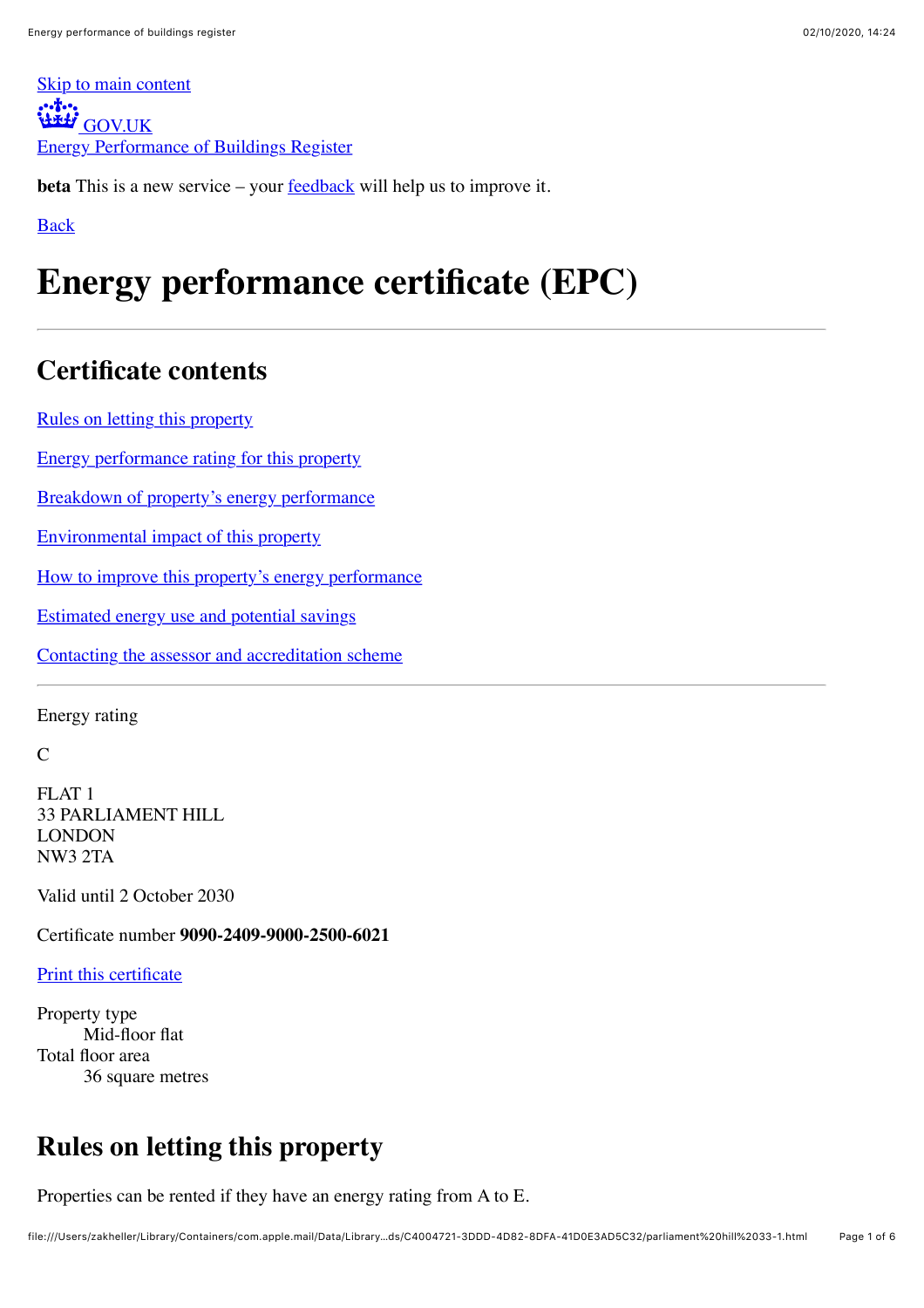If the property is rated F or G, it cannot be let, unless an exemption has been registered. You can read [guidance for landlords on the regulations and exemptions.](https://www.gov.uk/guidance/domestic-private-rented-property-minimum-energy-efficiency-standard-landlord-guidance)

### **Energy efficiency rating for this property**

This property's current energy rating is C. It has the potential to be C.

[See how to improve this property's energy performance.](https://find-energy-certificate.digital.communities.gov.uk/energy-certificate/9090-2409-9000-2500-6021#recommendations)

| <b>Score</b> | <b>Energy rating</b> | <b>Current</b> | <b>Potential</b> |
|--------------|----------------------|----------------|------------------|
| $92 +$       |                      |                |                  |
| 81-91        | Β                    |                |                  |
| 69-80        | $\mathbf C$          | 74   C         | 80   C           |
| 55-68        | D                    |                |                  |
| 39-54        | Е                    |                |                  |
| $21 - 38$    | F                    |                |                  |
| $1 - 20$     |                      |                |                  |

The graph shows this property's current and potential energy efficiency.

Properties are given a rating from A (most efficient) to G (least efficient).

Properties are also given a score. The higher this number, the lower your carbon dioxide (CO2) emissions are likely to be.

The average energy rating and score for a property in England and Wales are D (60).

## **Breakdown of property's energy performance**

This section shows the energy performance for features of this property. The assessment does not consider the condition of a feature and how well it is working.

Each feature is assessed as one of the following:

- very good (most efficient)
- good
- average
- poor
- very poor (least efficient)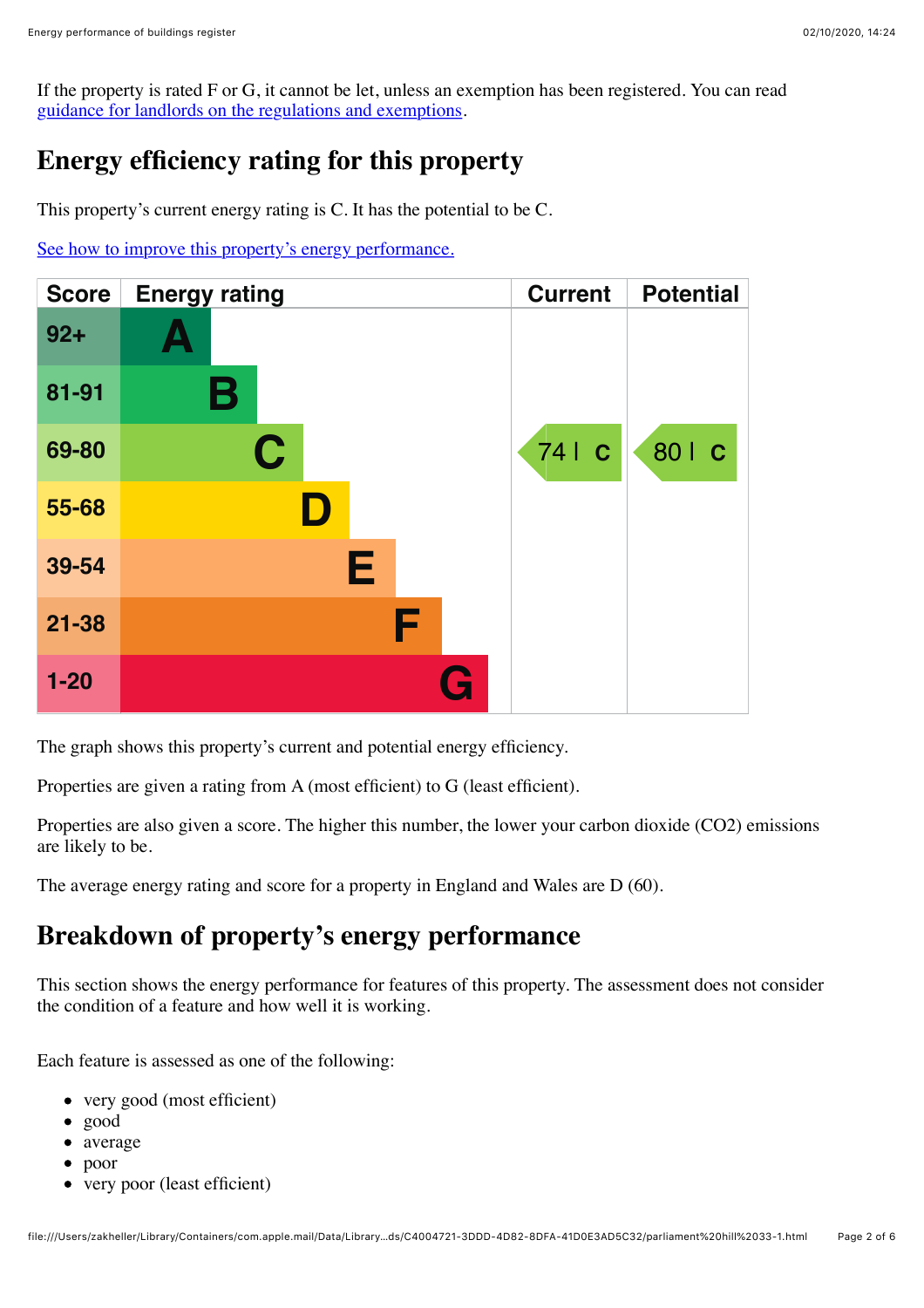When the description says 'assumed', it means that the feature could not be inspected and an assumption has been made based on the property's age and type.

| <b>Feature</b>           | <b>Description</b>                                               | Rating  |
|--------------------------|------------------------------------------------------------------|---------|
| Wall                     | Solid brick, as built, no insulation (assumed) Poor              |         |
| <b>Window</b>            | Fully double glazed                                              | Average |
| <b>Main heating</b>      | Boiler and radiators, mains gas                                  | Good    |
|                          | <b>Main heating control</b> Programmer, room thermostat and TRVs | Good    |
| <b>Hot</b> water         | From main system                                                 | Good    |
| <b>Lighting</b>          | Low energy lighting in 50% of fixed outlets Good                 |         |
| Roof                     | (another dwelling above)                                         | N/A     |
| <b>Floor</b>             | (another dwelling below)                                         | N/A     |
| <b>Secondary heating</b> | None                                                             | N/A     |

### **Primary energy use**

The primary energy use for this property per year is 197 kilowatt hours per square metre (kWh/m2).

 $\blacktriangleright$  What is primary energy use?

### **Environmental impact of this property**

One of the biggest contributors to climate change is carbon dioxide (CO2). The energy used for heating, lighting and power in our homes produces over a quarter of the UK's CO2 emissions.

| An average household produces        |                               |
|--------------------------------------|-------------------------------|
|                                      | 6 tonnes of CO <sub>2</sub>   |
| This property produces               |                               |
|                                      | 1.2 tonnes of CO <sub>2</sub> |
| This property's potential production |                               |
|                                      | 0.8 tonnes of CO <sub>2</sub> |

By making the <u>recommended changes</u>, you could reduce this property's CO2 emissions by 0.4 tonnes per year. This will help to protect the environment.

Environmental impact ratings are based on assumptions about average occupancy and energy use. They may not reflect how energy is consumed by the people living at the property.

# **How to improve this property's energy performance**

Potential energy rating

 $\overline{C}$ 

Making any of the recommended changes will improve this property's energy efficiency.

If you make all of the recommended changes, this will improve the property's energy rating and score from C (74) to C (80).

 $\blacktriangleright$  What is an energy rating?

**Recommendation 1: Internal or external wall insulation**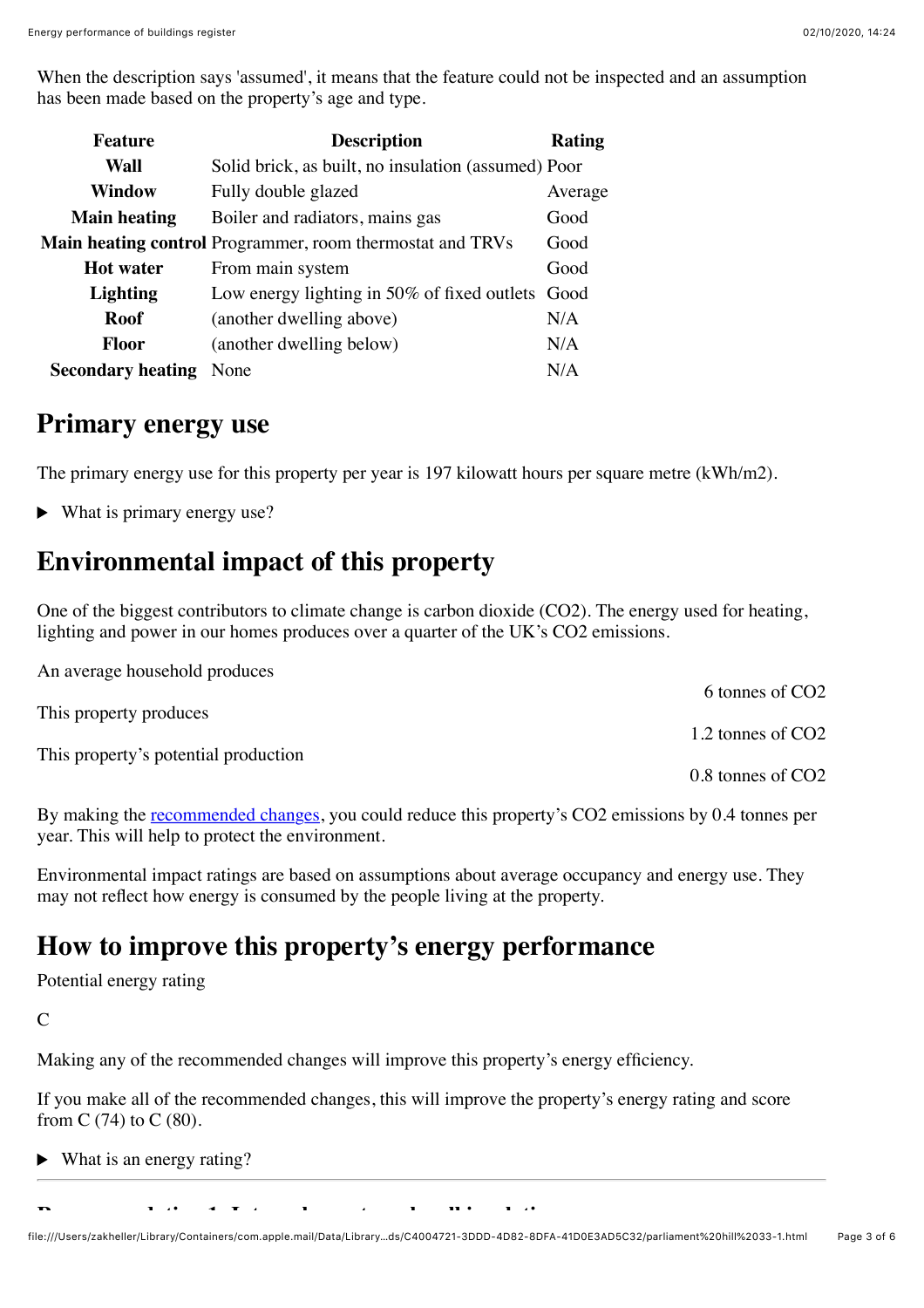#### **Recommendation 1: Internal or external wall insulation**



| Typical installation cost                                   |      |
|-------------------------------------------------------------|------|
|                                                             | £15  |
| Typical yearly saving                                       | £15  |
| Potential rating after carrying out recommendations 1 and 2 |      |
|                                                             | 79 C |

### **Recommendation 3: Replace boiler with new condensing boiler**

| Condensing boiler                                          |                 |
|------------------------------------------------------------|-----------------|
| Typical installation cost                                  |                 |
| Typical yearly saving                                      | £2,200 - £3,000 |
|                                                            | £17             |
| Potential rating after carrying out recommendations 1 to 3 |                 |
|                                                            | 80   C          |

### **Paying for energy improvements**

[Find energy grants and ways to save energy in your home.](https://www.gov.uk/improve-energy-efficiency)

### **Estimated energy use and potential savings**

Estimated yearly energy cost for this property £358 Potential saving £83

The estimated cost shows how much the average household would spend in this property for heating, lighting and hot water. It is not based on how energy is used by the people living at the property.

[The estimated saving is based on making all of the recommendations in how to improve this property's](https://find-energy-certificate.digital.communities.gov.uk/energy-certificate/9090-2409-9000-2500-6021#recommendations)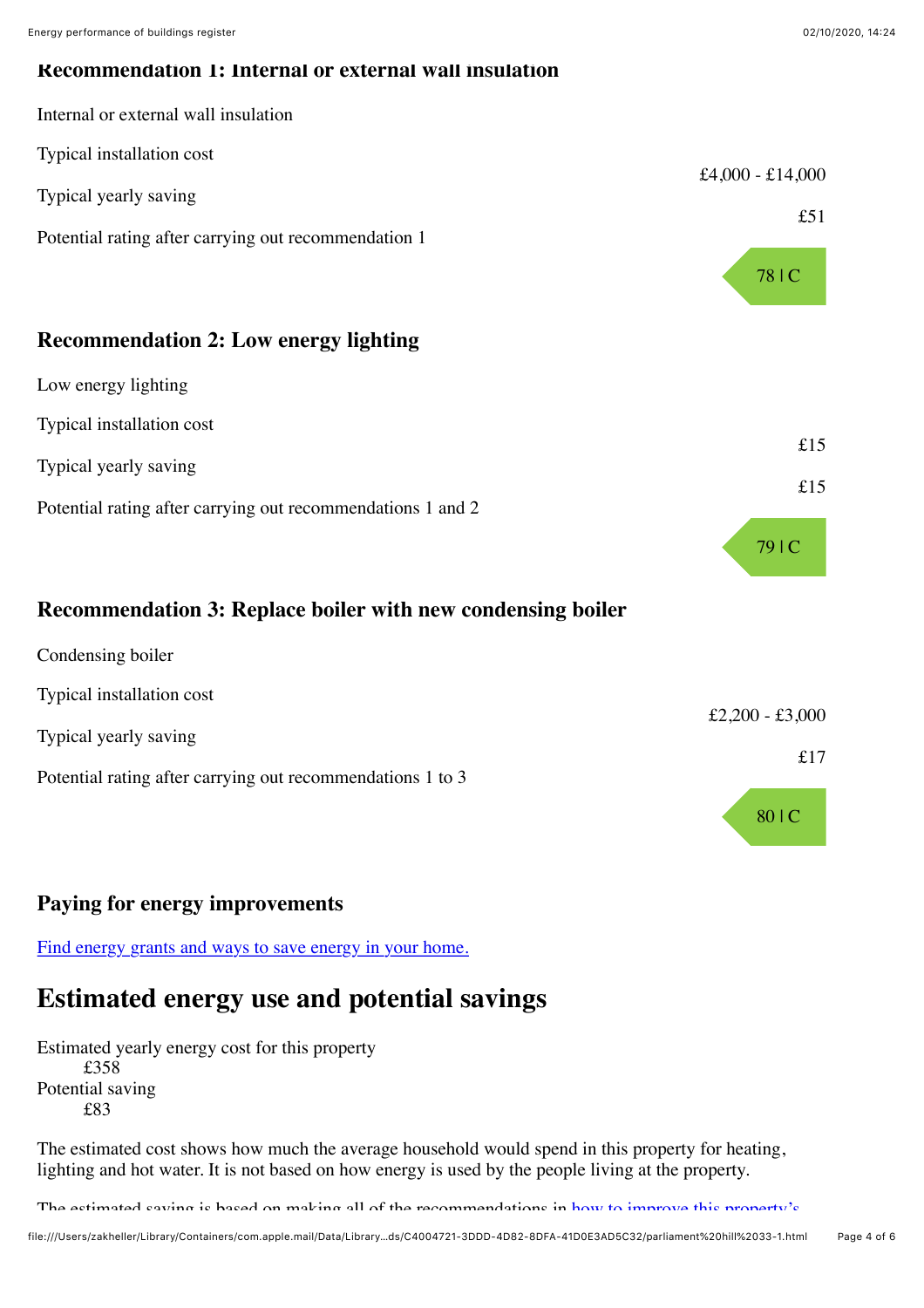[The estimated saving is based on making all of the recommendations in how to improve this property's](https://find-energy-certificate.digital.communities.gov.uk/energy-certificate/9090-2409-9000-2500-6021#recommendations) energy performance.

For advice on how to reduce your energy bills visit **[Simple Energy Advice](https://www.simpleenergyadvice.org.uk/)**.

#### **Heating use in this property**

Heating a property usually makes up the majority of energy costs.

#### **Estimated energy used to heat this property**

Space heating 2143.0 kWh per year Water heating 1491.0 kWh per year

Potential energy savings by installing insulation **Type of insulation Amount of energy saved Solid wall insulation** 1050 kWh per year

You might be able to receive **[Renewable Heat Incentive payments](https://www.gov.uk/domestic-renewable-heat-incentive)**. This will help to reduce carbon emissions by replacing your existing heating system with one that generates renewable heat. The estimated energy required for space and water heating will form the basis of the payments.

### **Contacting the assessor and accreditation scheme**

This EPC was created by a qualified energy assessor.

If you are unhappy about your property's energy assessment or certificate, you can complain to the assessor directly.

If you are still unhappy after contacting the assessor, you should contact the assessor's accreditation scheme.

Accreditation schemes are appointed by the government to ensure that assessors are qualified to carry out EPC assessments.

#### **Assessor contact details**

Assessor's name Peter Cowan Telephone 07702 710383 Email [petercowan77@yahoo.co.uk](mailto:petercowan77@yahoo.co.uk)

#### **Accreditation scheme contact details**

Accreditation scheme Stroma Certification Ltd Assessor ID STRO004434 Telephone